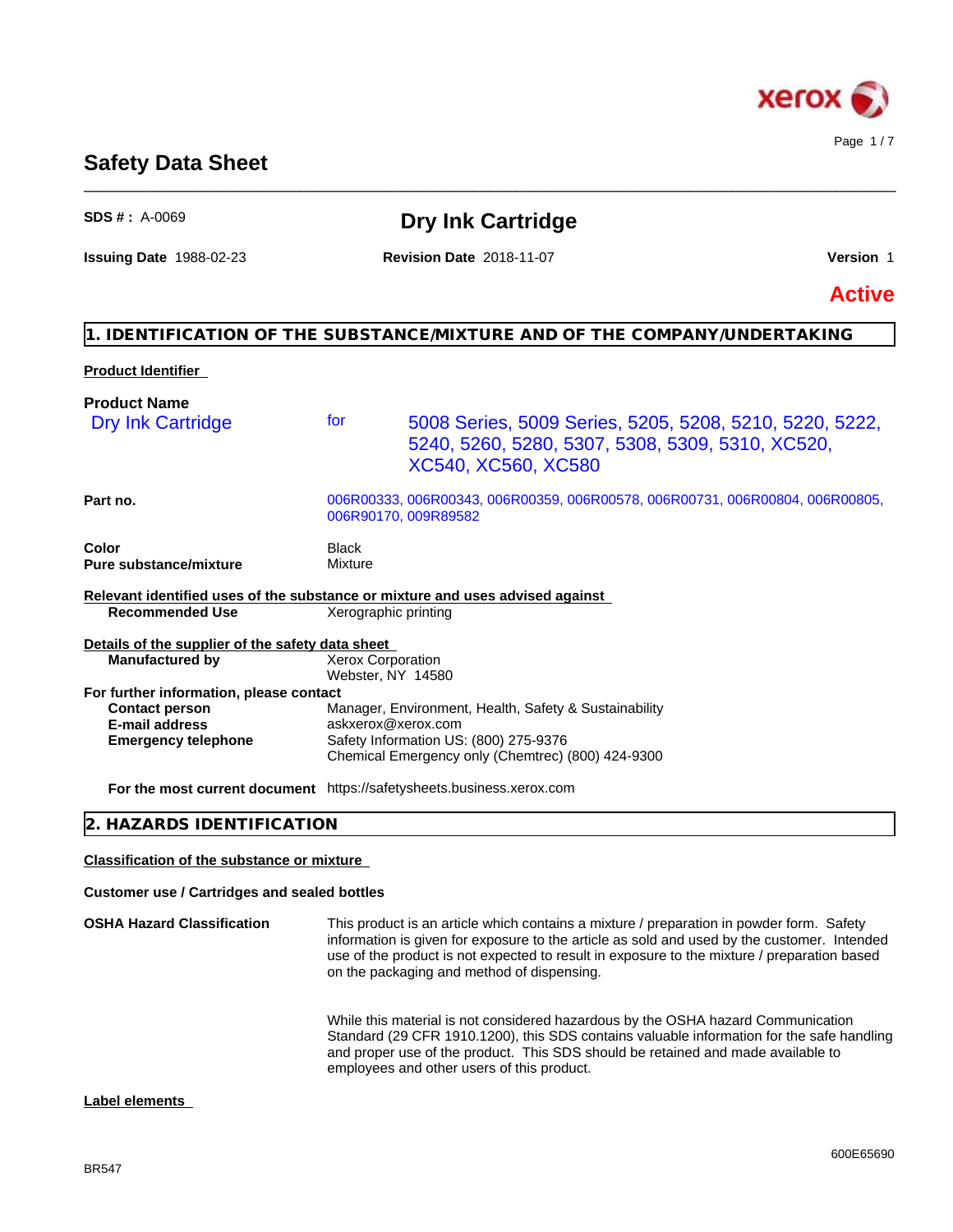

# \_\_\_\_\_\_\_\_\_\_\_\_\_\_\_\_\_\_\_\_\_\_\_\_\_\_\_\_\_\_\_\_\_\_\_\_\_\_\_\_\_\_\_\_\_\_\_\_\_\_\_\_\_\_\_\_\_\_\_\_\_\_\_\_\_\_\_\_\_\_\_\_\_\_\_\_\_\_\_\_\_\_\_\_\_\_\_\_\_\_\_\_\_\_ **SDS # :** A-0069 **Dry Ink Cartridge -Black** Page 2 / 7

| <b>Signal Word</b>              | None          |
|---------------------------------|---------------|
| <b>Hazard Statements</b>        | None required |
| <b>Precautionary Statements</b> | None required |

### **Other hazards**

Not a PBT according to REACH Annex XIII May form explosible dust-air mixture if dispersed

## **3. COMPOSITION/INFORMATION ON INGREDIENTS**

#### **Mixtures**

| <b>Chemical Name</b>       | CAS No.     | Weight % | <b>Classification (Reg.</b><br>1272/2008) | <b>Hazard Statements</b> |
|----------------------------|-------------|----------|-------------------------------------------|--------------------------|
| Steel powder               | 7439-89-6   | 50-60    | $\sim$                                    | $\sim$ $\sim$            |
| Styrene/acrylate copolymer | 25767-47-9  | 40-50    | $\sim$                                    | $\overline{\phantom{a}}$ |
| Carbon black               | 1333-86-4   |          | $\overline{\phantom{a}}$                  | $\sim$                   |
| Black dve                  | 101357-15-7 |          | $\overline{\phantom{a}}$                  | $\overline{\phantom{a}}$ |

"--" indicates no classification or hazard statements apply.

# **4. FIRST AID MEASURES**

#### **Description of first-aid measures**

| For external use only. When symptoms persist or in all cases of doubt seek medical advice.    |
|-----------------------------------------------------------------------------------------------|
| Show this material safety data sheet to the doctor in attendance.                             |
| Immediately flush with plenty of water. After initial flushing, remove any contact lenses and |
| continue flushing for at least 15 minutes                                                     |
| Wash skin with soap and water                                                                 |
| Move to fresh air                                                                             |
| Rinse mouth with water and afterwards drink plenty of water or milk                           |
|                                                                                               |

#### **Most important symptoms and effects, both acute and delayed**

| Acute toxicity                       |                                                                        |
|--------------------------------------|------------------------------------------------------------------------|
| Eyes                                 | No known effect                                                        |
| <b>Skin</b>                          | No known effect                                                        |
| <b>Inhalation</b>                    | No known effect                                                        |
| Ingestion                            | No known effect                                                        |
| Main symptoms                        | Overexposure may cause:                                                |
|                                      | mild respiratory irritation similar to nuisance dust.                  |
| <b>Aggravated Medical Conditions</b> | None under normal use conditions                                       |
|                                      | Indication of immediate medical attention and special treatment needed |
|                                      | $\blacksquare$                                                         |

| <b>Protection of first-aiders</b> | No special protective equipment required |
|-----------------------------------|------------------------------------------|
| Notes to physician                | Treat symptomatically                    |

# **5. FIRE-FIGHTING MEASURES**

#### **Extinguishing media**

**Suitable extinguishing media** Use water spray or fog; do not use straight streams, Foam **Unsuitable extinguishing media** Do not use a solid water stream as it may scatterand spread fire

#### **Special hazards arising from the substance or mixture**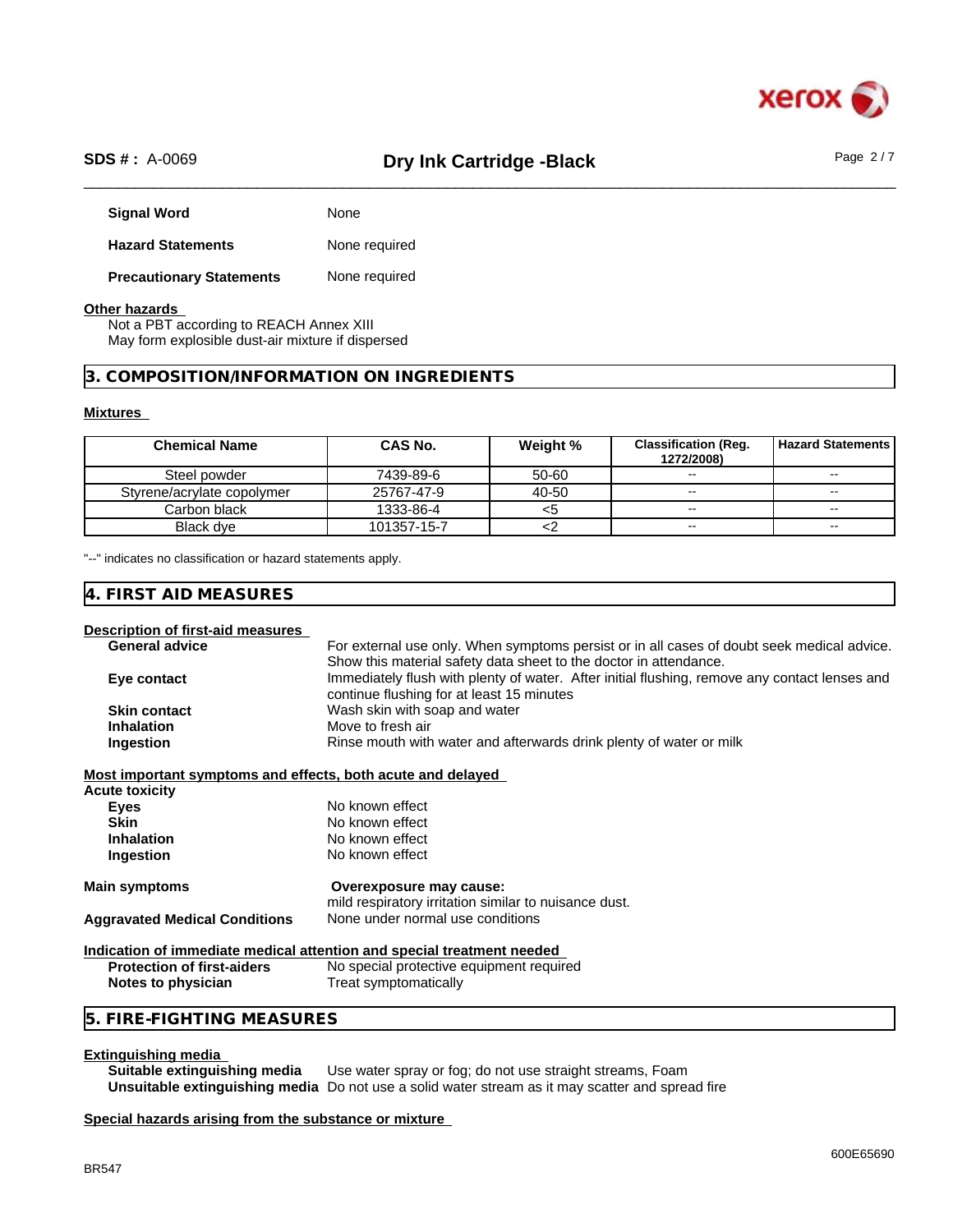

Fine dust dispersed in air, in sufficient concentrations, and in the presence of an ignition source is a potential dust explosion hazard

#### **Hazardous combustion products**

Hazardous decomposition products due to incomplete combustion, Carbon oxides, Nitrogen oxides (NOx)

#### **Advice for fire-fighters**

In the event of fire and/or explosion do not breathe fumes. Wear fire/flame resistant/retardant clothing. Use self-contained pressure-demand breathing apparatus if needed to prevent exposure to smoke or airborne toxins. Wear self-contained breathing apparatus and protective suit

#### **Other information**

**Flammability** Not flammable. Will not readily ignite. **Flash point** Not applicable

# **6. ACCIDENTAL RELEASE MEASURES**

**Personal precautions, protective equipment and emergency procedures** Avoid breathing dust

#### **Environmental precautions**

No special environmental precautions required

## **Methods and material for containment and cleaning up**

**Methods for containment** Prevent dust cloud

**Methods for cleaning up** Use a vacuum cleaner to remove excess, then wash with COLD water. Hot water fuses the toner making it difficult to remove

#### **Reference to other sections**

The environmental impact of this product has not been fully investigated

However, this preparation is not expected to present significant adverse environmental effects.

|--|

#### **Precautions for safe handling**

Advice on safe handling **Handle** in accordance with good industrial hygiene and safety practice, Avoid dust accumulation in enclosed space, Prevent dust cloud

**Hygiene measures** None under normal use conditions

# **Conditions for safe storage, including any incompatibilities**

**Technical measures and storage** Keep container tightly closed in a dry and well-ventilated place, Store at room temperature **conditions**

**Incompatible products** None

#### **Specific end uses**

Xerographic printing

# **8. EXPOSURE CONTROLS/PERSONAL PROTECTION**

**Control parameters Exposure Limits**

**ACGIH TLV TWA** 10 mg/m<sup>3</sup> (inhalable particles)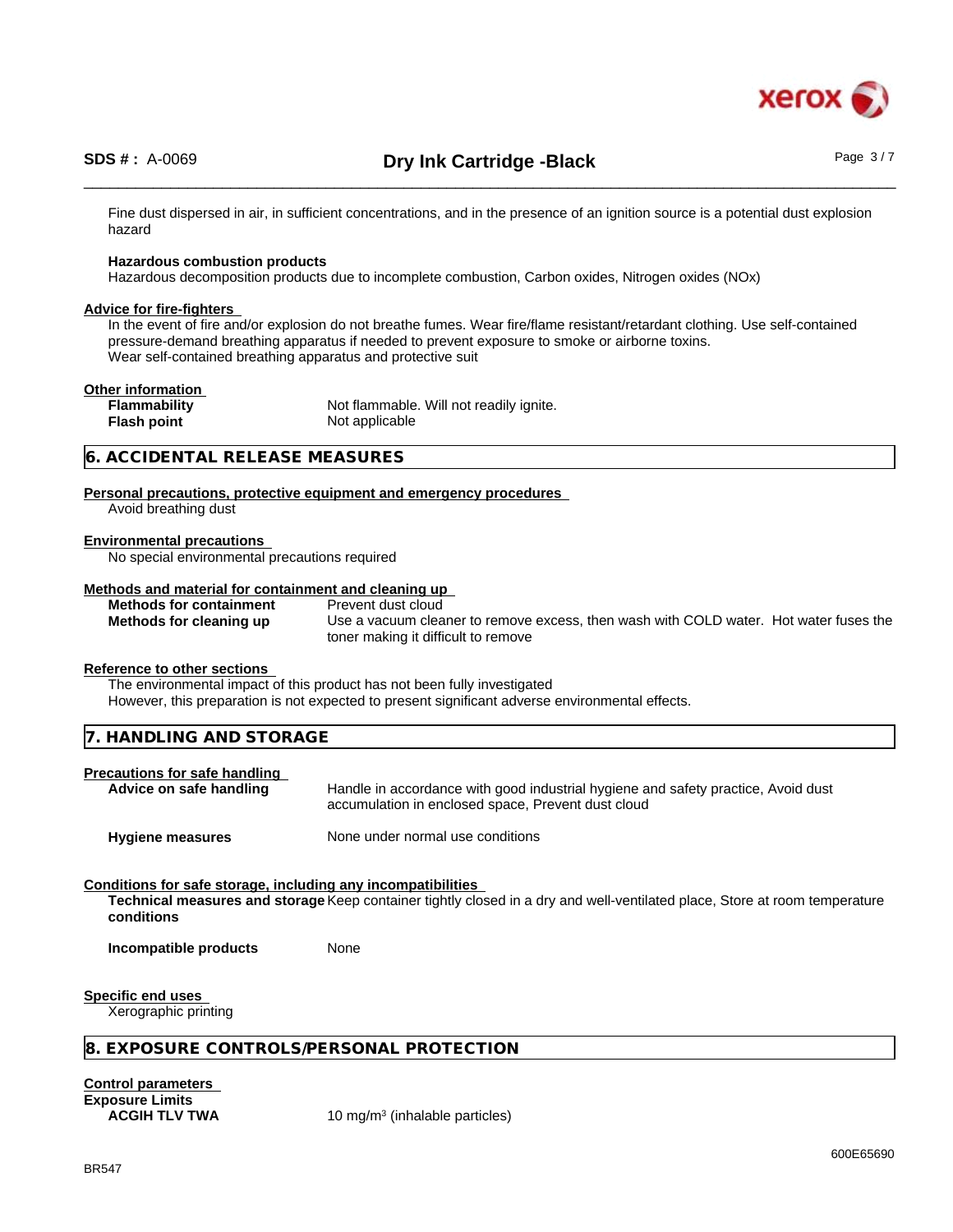

# \_\_\_\_\_\_\_\_\_\_\_\_\_\_\_\_\_\_\_\_\_\_\_\_\_\_\_\_\_\_\_\_\_\_\_\_\_\_\_\_\_\_\_\_\_\_\_\_\_\_\_\_\_\_\_\_\_\_\_\_\_\_\_\_\_\_\_\_\_\_\_\_\_\_\_\_\_\_\_\_\_\_\_\_\_\_\_\_\_\_\_\_\_\_ **SDS # :** A-0069 **Dry Ink Cartridge -Black** Page 4 / 7

| <b>ACGIH TLV TWA</b>        | $3$ mg/m <sup>3</sup> (respirable dust) |
|-----------------------------|-----------------------------------------|
| <b>OSHA PEL TWA</b>         | 15 mg/m <sup>3</sup> (total dust)       |
| <b>OSHA PEL TWA</b>         | 5 mg/m <sup>3</sup> (respirable dust)   |
| <b>Xerox Exposure Limit</b> | $2.5 \text{ mg/m}^3$ (total dust)       |
| <b>Xerox Exposure Limit</b> | 0.4 mg/m <sup>3</sup> (respirable dust) |

**Component Information**

| Chem<br>∵Name<br>линсан. | .GII<br>--    | <b>DEI</b><br>∩∼⊔∧<br>JЭ |
|--------------------------|---------------|--------------------------|
| hinn<br>Carbor<br>uldür  | TWA .<br>ma/m | TWA<br>$\sim$            |

**Exposure controls**

**Engineering measures** None under normal use conditions

## **Individual protection measures, such as personal protective equipment (PPE)**

| <b>Eye/Face protection</b>    | No special protective equipment required  |
|-------------------------------|-------------------------------------------|
| <b>Hand protection</b>        | No special protective equipment required  |
| Skin and body protection      | No special protective equipment required  |
| <b>Respiratory protection</b> | No special protective equipment required. |
| <b>Thermal hazards</b>        | None under normal processing              |

**Environmental Exposure Controls** Keep out of drains, sewers, ditches and waterways

# **9. PHYSICAL AND CHEMICAL PROPERTIES**

### **Information on basic physical and chemical properties**

| Appearance<br><b>Physical state</b><br>Color                                                                                                                                                     | Powder<br>Solid<br><b>Black</b>                                     |                                                                                                                                                                                                     | Odor<br><b>Odor threshold</b><br>рH | Faint<br>Not applicable<br>Not applicable                                                    |
|--------------------------------------------------------------------------------------------------------------------------------------------------------------------------------------------------|---------------------------------------------------------------------|-----------------------------------------------------------------------------------------------------------------------------------------------------------------------------------------------------|-------------------------------------|----------------------------------------------------------------------------------------------|
| <b>Flash point</b>                                                                                                                                                                               |                                                                     | Not applicable                                                                                                                                                                                      |                                     |                                                                                              |
| <b>Boiling point/range</b><br><b>Softening point</b>                                                                                                                                             |                                                                     | Not applicable<br>49 - 60 °C                                                                                                                                                                        | 120 - 140 °F                        |                                                                                              |
| <b>Evaporation rate</b><br><b>Flammability</b>                                                                                                                                                   | <b>Flammability Limits in Air</b>                                   | Not applicable<br>Not flammable. Will not readily ignite.<br>Not applicable                                                                                                                         |                                     |                                                                                              |
| Vapor pressure<br>Vapor density<br><b>Specific gravity</b><br><b>Water solubility</b><br><b>Partition coefficient</b><br>Viscosity<br><b>Explosive properties</b><br><b>Oxidizing properties</b> | <b>Autoignition temperature</b><br><b>Decomposition temperature</b> | Not applicable<br>Not applicable<br>$\sim$ 1<br>Negligible<br>Not applicable<br>Not applicable<br>Not determined<br>Not applicable<br>source is a potential dust explosion hazard<br>Not applicable |                                     | Fine dust dispersed in air, in sufficient concentrations, and in the presence of an ignition |
| Other information<br>None ا                                                                                                                                                                      |                                                                     |                                                                                                                                                                                                     |                                     |                                                                                              |
|                                                                                                                                                                                                  |                                                                     |                                                                                                                                                                                                     |                                     |                                                                                              |

None

**10. STABILITY AND REACTIVITY**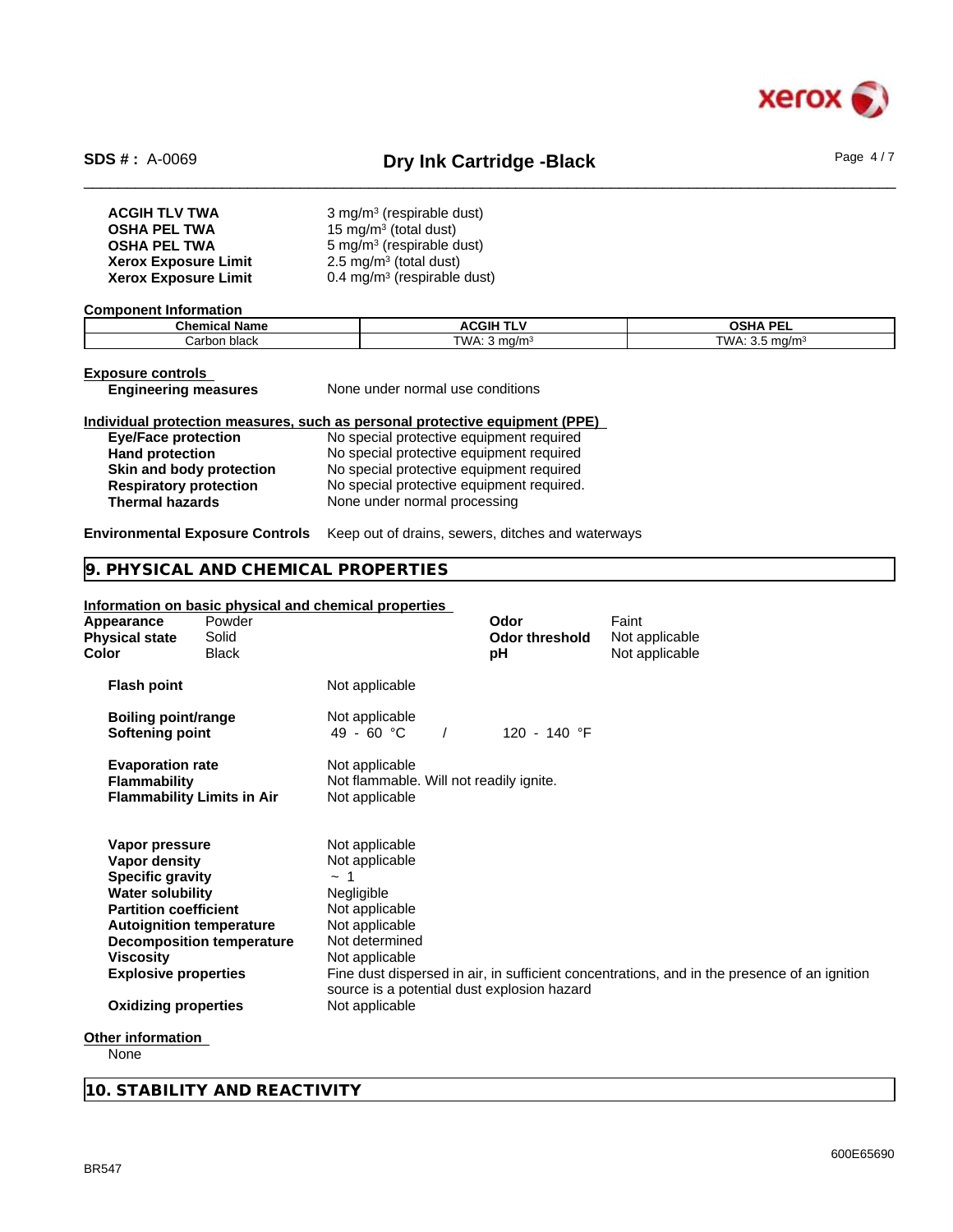

# \_\_\_\_\_\_\_\_\_\_\_\_\_\_\_\_\_\_\_\_\_\_\_\_\_\_\_\_\_\_\_\_\_\_\_\_\_\_\_\_\_\_\_\_\_\_\_\_\_\_\_\_\_\_\_\_\_\_\_\_\_\_\_\_\_\_\_\_\_\_\_\_\_\_\_\_\_\_\_\_\_\_\_\_\_\_\_\_\_\_\_\_\_\_ **SDS # :** A-0069 **Dry Ink Cartridge -Black** Page 5 / 7

#### **Reactivity**

No dangerous reaction known under conditions of normal use

#### **Chemical stability**

Stable under normal conditions.

## **Possibility of hazardous reactions**

**Hazardous reactions**<br> **Hazardous polymerization Hazardous polymerization does Hazardous polymerization does not occur** 

#### **Conditions to avoid**

Prevent dust cloud, Fine dust dispersed in air, in sufficient concentrations, and in the presence of an ignition source is a potential dust explosion hazard

#### **Incompatible Materials**

None

#### **Hazardous decomposition products**

None under normal use

#### **11. TOXICOLOGICAL INFORMATION**

*The toxicity data noted below is based on the test results of similar reprographic materials.*

#### **Information on toxicological effects**

# **Acute toxicity**

**Product Information**

**Irritation** No skin irritation, No eye irritation **Oral LD50**  $\rightarrow$  5 g/kg (rat)<br>**Dermal LD50**  $\rightarrow$  5 g/kg (rab) **Dermal LD50** > 5 g/kg (rabbit) **LC50 Inhalation** > 5 mg/L (rat, 4 hr)

#### **Component Information**

| <b>Chemical Name</b> | $\sim$ $\sim$ $\sim$ $\sim$<br><b>LC50</b> Inhalation | <b>Dermal LD50</b> | Oral LD50             |  |
|----------------------|-------------------------------------------------------|--------------------|-----------------------|--|
| Steel powder         |                                                       |                    | 30 g/kg<br>Rat<br>. . |  |
| Carbon black         |                                                       | Rabbit<br>3 a/ka   | Rat<br>15400 mg/kg    |  |

| <b>Chronic toxicity</b>     |                                          |
|-----------------------------|------------------------------------------|
| <b>Sensitization</b>        | No sensitization responses were observed |
| <b>Neurological Effects</b> | No information available                 |
| Target organ effects        | None known                               |
| CMD Effoote                 |                                          |

#### **CMR Effects**

| <b>Mutagenic effects</b><br><b>Reproductive toxicity</b> | Not mutagenic in AMES Test<br>This product does not contain any known or suspected reproductive hazards |             |  |
|----------------------------------------------------------|---------------------------------------------------------------------------------------------------------|-------------|--|
| <b>Carcinogenicity</b>                                   | See "Other Information" in this section.                                                                |             |  |
| <b>Chemical Name</b>                                     | <b>NTP</b>                                                                                              | <b>IARC</b> |  |
| Carbon black                                             |                                                                                                         | 2B          |  |

#### **Other information**

The IARC (International Agency for Research on Cancer) has listed carbon black as "possibly carcinogenic to humans". However, Xerox has concluded that the presence of carbon black in this mixture does not present a health hazard. The IARC classification is based on studies evaluating pure, "free" carbon black. In contrast, toner is a formulation composed of specially prepared polymer and a small amount of carbon black (or other pigment). In the process of making toner, the small amount of carbon black becomes encapsulated within a matrix. Xerox has performed extensive testing of toner, including a chronic bioassay (test for potential carcinogenicity). Exposure to toner did not produce evidence of cancer in exposed animals. The results were submitted to regulatory agencies and published extensively.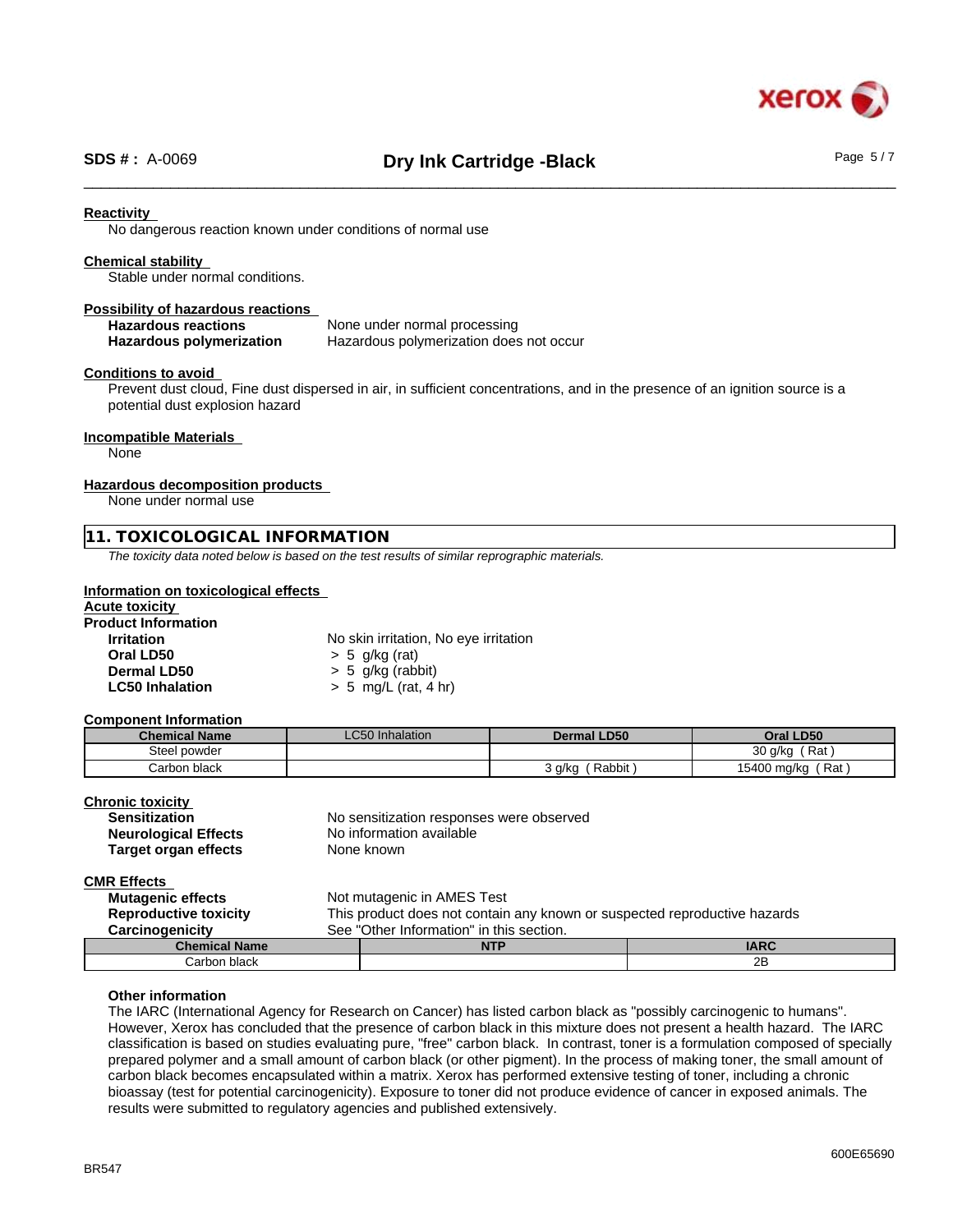

# \_\_\_\_\_\_\_\_\_\_\_\_\_\_\_\_\_\_\_\_\_\_\_\_\_\_\_\_\_\_\_\_\_\_\_\_\_\_\_\_\_\_\_\_\_\_\_\_\_\_\_\_\_\_\_\_\_\_\_\_\_\_\_\_\_\_\_\_\_\_\_\_\_\_\_\_\_\_\_\_\_\_\_\_\_\_\_\_\_\_\_\_\_\_ **SDS # :** A-0069 **Dry Ink Cartridge -Black** Page 6 / 7

| Other toxic effects      |                |  |
|--------------------------|----------------|--|
| <b>Aspiration Hazard</b> | Not applicable |  |
| Other adverse effects    | None known     |  |

## **12. ECOLOGICAL INFORMATION**

#### **Toxicity**

On available data, the mixture / preparation is not harmful to aquatic life

#### **Component Information**

| <b>Chemical Name</b> | <b>Toxicity to algae</b> | <b>Toxicity to fish</b>                  | <b>Toxicity to</b><br>microorganisms | Toxicity to daphnia and<br>lother aquatic invertebrates |
|----------------------|--------------------------|------------------------------------------|--------------------------------------|---------------------------------------------------------|
| Steel powder         |                          | LC50= 13.6 mg/L Morone<br>saxatilis 96 h |                                      |                                                         |
| Carbon black         |                          |                                          |                                      | EC50 > 5600 mg/L 24 h                                   |

#### **Persistence and degradability**

Not readily biodegradable

#### **Bioaccumulative potential**

Bioaccumulation is unlikely

#### **Mobility in soil**

Insoluble in water

#### **Other adverse effects**

Presents little or no hazard to the environment.

**13. DISPOSAL CONSIDERATIONS**

| Waste treatment methods<br><b>Waste Disposal Methods</b> |                               | This material, as supplied, is not a hazardous waste according to Federal regulations (40<br>CFR 261). This material could become a hazardous waste if it is mixed with or otherwise<br>comes in contact with a hazardous waste, if chemical additions are made to this material, or<br>if the material is processed or otherwise altered. Consult 40 CFR 261 to determine whether<br>the altered material is a hazardous waste. Consult the appropriate state, regional, or local<br>regulations for additional requirements. |  |
|----------------------------------------------------------|-------------------------------|--------------------------------------------------------------------------------------------------------------------------------------------------------------------------------------------------------------------------------------------------------------------------------------------------------------------------------------------------------------------------------------------------------------------------------------------------------------------------------------------------------------------------------|--|
|                                                          | <b>Contaminated packaging</b> | No special precautions are needed in handling this material                                                                                                                                                                                                                                                                                                                                                                                                                                                                    |  |
|                                                          | <b>Other information</b>      | Although toner is not an aquatic toxin, microplastics may be a physical hazard to aquatic life<br>and should not be allowed to enter drains, sewers, or waterways.                                                                                                                                                                                                                                                                                                                                                             |  |
|                                                          |                               |                                                                                                                                                                                                                                                                                                                                                                                                                                                                                                                                |  |

# **14. TRANSPORT INFORMATION**

This material is not subject to regulation as a hazardous material for shipping

# **15. REGULATORY INFORMATION**

#### **Safety, health and environmental regulations/legislation specific for the substance or mixture**

#### **OSHA Regulatory Status**

This product is an article which contains a mixture / preparation in powder form. Safety information is given for exposure to the